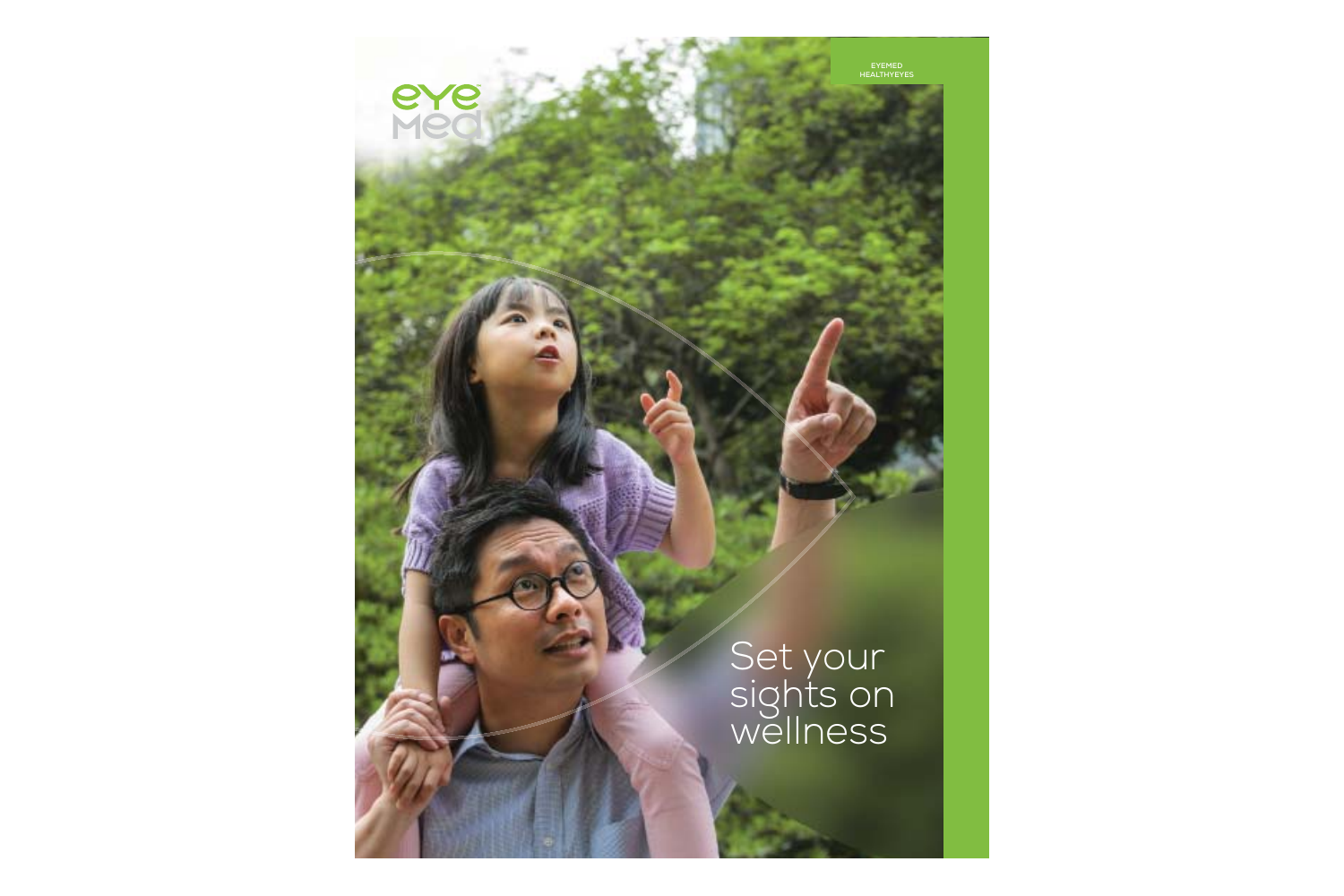With a comprehensive eye exam, it's easier to find serious eye and general health conditions sooner.<sup>3</sup> In fact, the average person is 4 times more likely to receive an annual eye exam than a physical.4 That's why everything we do helps employees understand the power of the eye exam – and feel empowered



# Eye exams are about more than just healthy vision



**It's really pretty simple healthy employees cost you less.1 And we can help.**

## **An eye exam can help identify early signs of:**

- Diabetes
- High blood pressure
- High cholesterol
- Serious eye conditions like glaucoma and cataracts

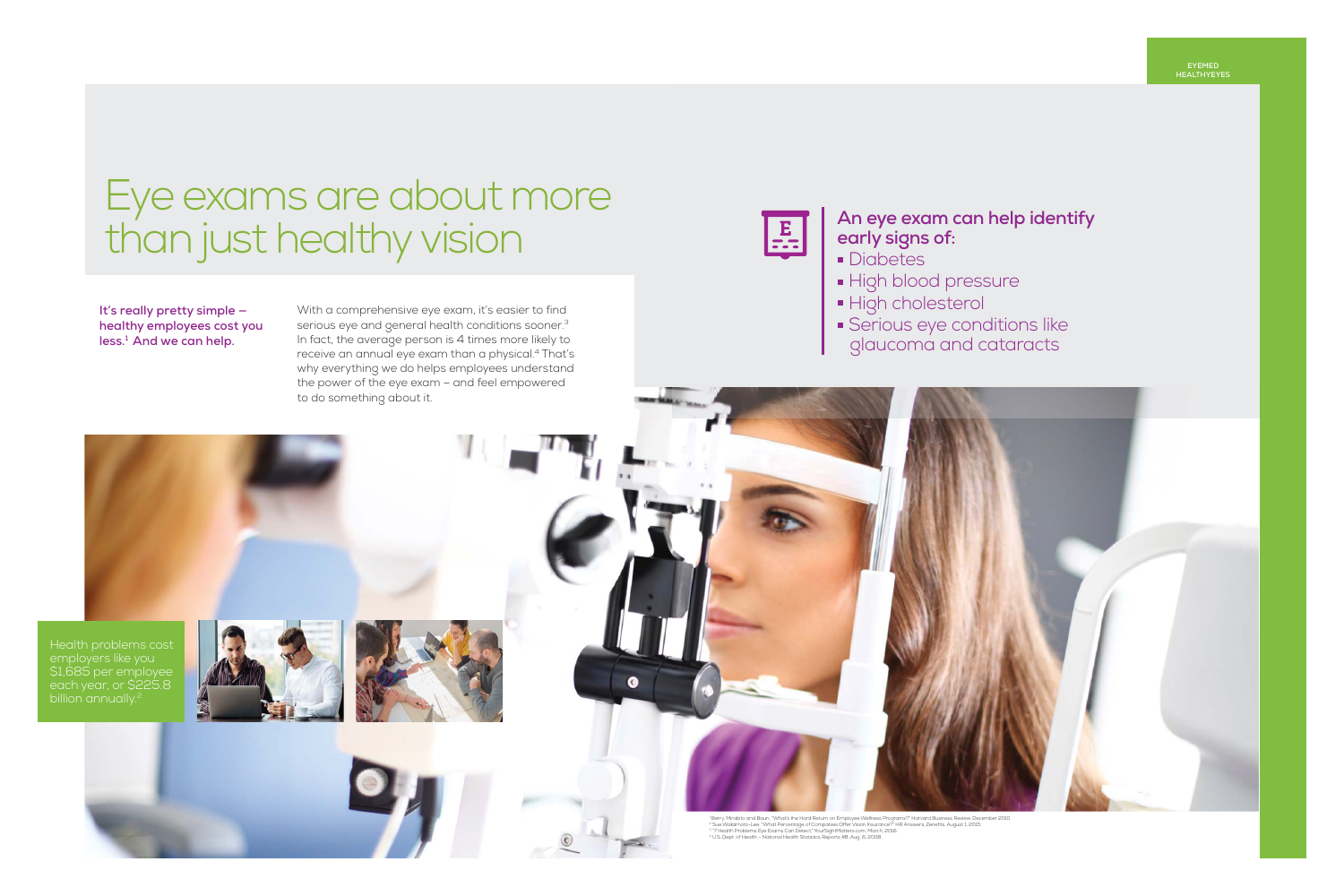May not be available for all groups or group sizes. Mail and phone reminders may require an additional cost <sup>6</sup> EyeMed analysis of new business that transferred over from a prior benefits company, 2013-2014 7 Available for locations with 200 or more employees. 8 2014 digital communication award from the Insurance Marketing Communications Association.

## **WELCOME KIT AND ID CARDS**

All employees receive this packet upon enrollment, which outlines the benefit and lists 10 providers located nearby their home address.

## **ON-SITE HEALTH FAIR SUPPORT7**

You and your employees can always visit our award-winning<sup>8</sup> health and wellness website that features an expansive library of vision-related content (articles, videos, interactive tools and more).

We can answer questions about vision and sometimes even provide vision screenings and exam scheduling support. Plus, we'll provide giveaways and bring sunglasses to raffle off to your employees.

## **QUARTERLY E-NEWSLETTER**

Members who have opted in will receive an email with health and wellness articles, interactive tools, quizzes and special offers. Or, we can make it even easier and upload your employee email database to reach all your employees.

Employers who switch to us typically see an increase in enrollment and benefit utilization.<sup>6</sup>

## **EYESITEONWELLNESS.COM**

## **ACCESS TO PROVIDERS WITH LEADING TECHNOLOGY**

With our network (the largest in the industry), members have more access to locations with leading technology and diagnostic tools like retinal imaging, digital eye exams and much more.

Through HealthyEyes, our no-cost health and wellness program, we've developed initiatives that connect you and your employees with the resources and personalized support to help them see and live life to the fullest. And help you save money. Here's how:

Once we know who your employees are, we connect with them in a variety of ways to educate and encourage them to take control of their health.

# Engagement with your employees

- Welcome Kit and ID cards
- On-site health fair support<sup>7</sup>
- **Quarterly member** e-newsletter
- 
- with leading technology and diagnostic tools

- Customizable communications
- Ability to help you create and promote an incentive program
- Leading ICD-10 code collection
- Data integration with your health plan or disease management vendor

■ Consultation with our medical director

- Eye exam reminders via phone, mail, email or our mobile app<sup>5</sup>
- 
- to members identified



## **EMPLOYEE ENGAGEMENT**

### **CLIENTINTEGRATION**

## **TARGETED OUTREACH**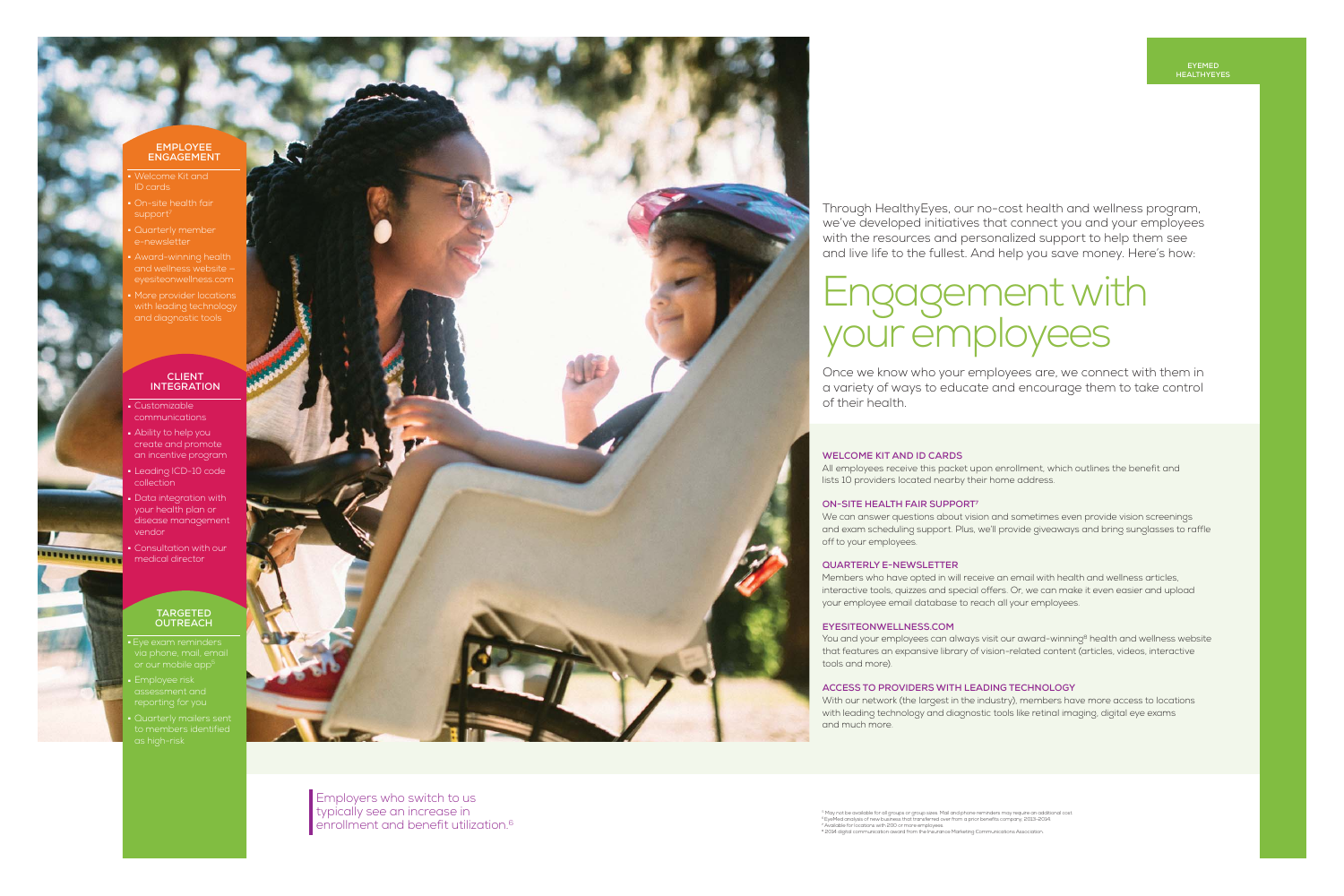Ordering contacts online just got easier, too.

them shipped free of charge as soon as the

We can reach members by email, mail, phone or even on our mobile member app to remind them to schedule their eye exam.<sup>11</sup>

We'll look at the data to determine employees most at-risk and provide you with a summary report<sup>12</sup> of high-risk diagnosis codes.

Employees with complex conditions need an extra push. So, we'll identify those individuals and help them manage their health.

### **EYE EXAM REMINDERS**

You'll get access to web-based tools you can customize with your logo and more. Brochures, CONSULTATION WITH buck-slips, fliers, email content, articles and ity all **OUR MEDICAL DIRECTOR** and the means of the means of the me interactive tools will help you spread the word Have a question'? Looking for expert <sub>!</sub> about the value of the vision benefit.

## **INCENTIVE PROGRAMS**

We can provide low-cost incentives or help you promote your own program to encourage more of your employees to get their annual eye exam.

### **LEADING ICD-10 CODE COLLECTION**

### **RISK ASSESSMENT AND REPORTING**

We require each and every one of our providers to submit high-risk diagnosis codes — 75 codes for 8 conditions (more than any other vision exams resulted in a high-risk diagnosis code. benefits company). Last year, 8% of EyeMed eye

## **AT-RISK DIRECT MAIL PROGRAM**

Members identified as at-risk for diabetes, high blood pressure and high cholesterol will receive a mailer explaining how an eye exam can help manage their condition. Last year, 15% of those who received our mailer scheduled follow-up eye exam appointments.

Early intervention on chronic conditions can cut costs by thousands of dollars per member, per year.<sup>10</sup>

 $\bullet$ Give your employees total health and wellness

Buying online isn't just for clothes and gadgets anymore. Because online purchases of **CUSTOMIZABLE COMMUNICATIONS**If you work with a health plan or disease management vendor, we can work with them, too. We can even set up a data feed to them on your behalf.

**EYEMED HEALTHYEYES**



# Integration with you

We start by working with you and our provider network to make sure we reach your employees the right way.

**HEALTH PLAN INTEGRATION**

## **CONSULTATION WITH OUR MEDICAL DIRECTOR**

Have a question? Looking for expert guidance on how to fit vision care into your overall wellness goals? No problem. You can join our quarterly Q&A conference calls or set up an individual consultation with our medical director.

**Prescription is verified (typically same day).** Higher use of vision benefits can identify chronic conditions, leading to improved health outcomes.<sup>9</sup>

® "Impact of Eye Exams in Identifying Chronic Conditions," UnitedHealthcare, 2014.<br>® "Impact of Eye Exams in Identifying Chronic Conditions," UnitedHealthcare, 2014.<br>"I May not be available for all groups or group sizes. M

## **Outreach for those who need it**

**Contact your EyeMed rep or visit starthere.eyemed.com**